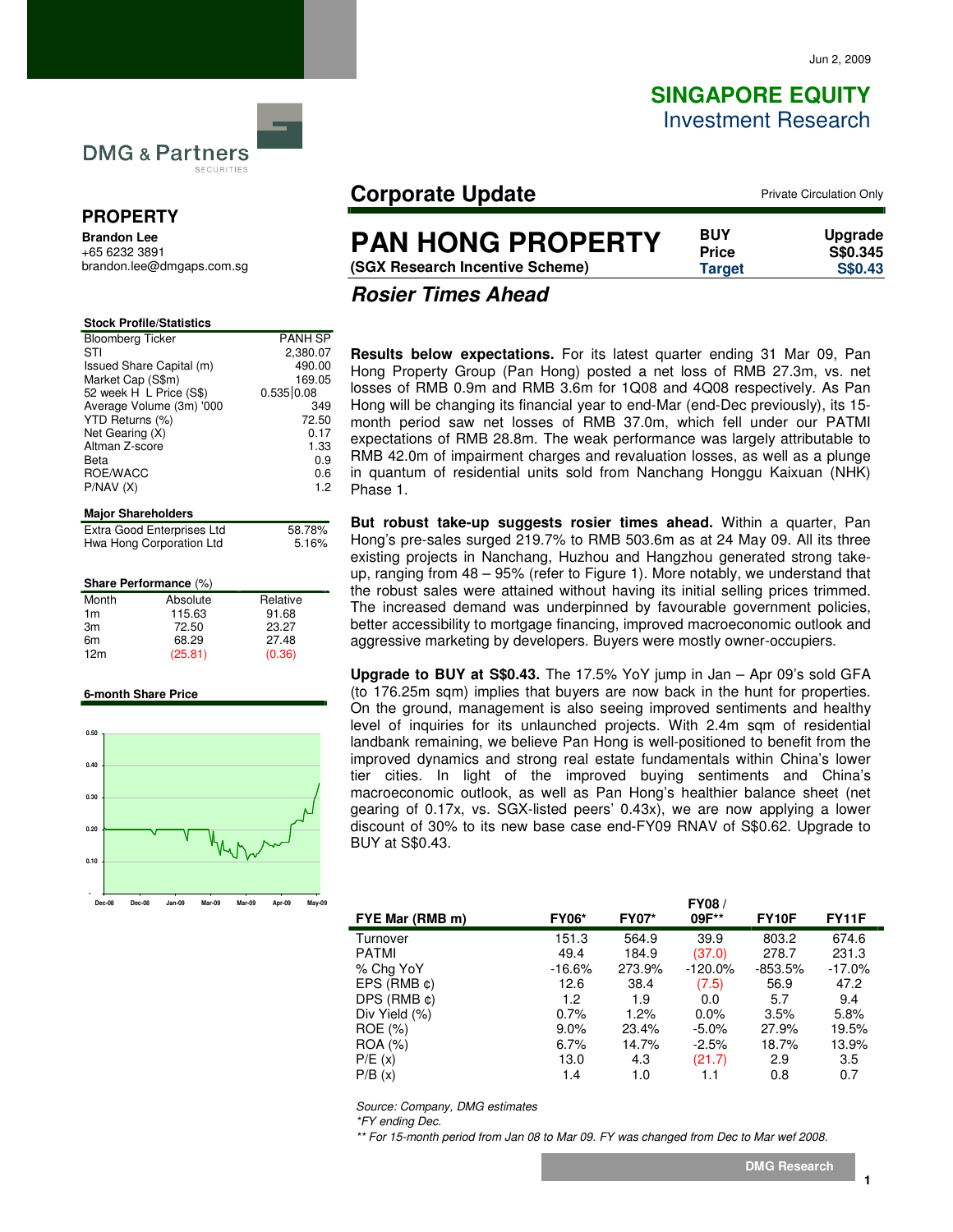### **Other Highlights:**

**Strategy switch and outlook.** Management plans to launch Phase 1 of Hua Cui Ting Yuan (HCT) somewhere in Jun 09, as well as begin constructing HCT Phase 2 and Yichun Project somewhere during FY10. To strengthen its brand equity and stand out amidst the increasingly competitive landscape, management is contemplating to apply HCT's townhouse/villa concept to its other suburban projects. Aside from product differentiation, we believe the concept also encompasses lower construction costs and shorter developmentto-sales cycle.

**Earnings refined.** For Pan Hong's projects in Huzhou and Hangzhou, we have tweaked our revenue recognition schedule to reflect the positive take-up, as well as 100% achieved sales by end-FY10. Inventory clearing time period for NHK Phase 2 has been shortened to two years (three years previously). To account for the recent easing price downtrend, we have also adjusted downwards our price decline for the subsequent six months (from -8.0% to -5.0%), but maintained our previous assumption of a price recovery beginning 1Q10 (+18.0% for three consecutive years). FY10F EPS thus increases by 13.7% to RMB 56.9 ¢. FY11 projections have now been introduced.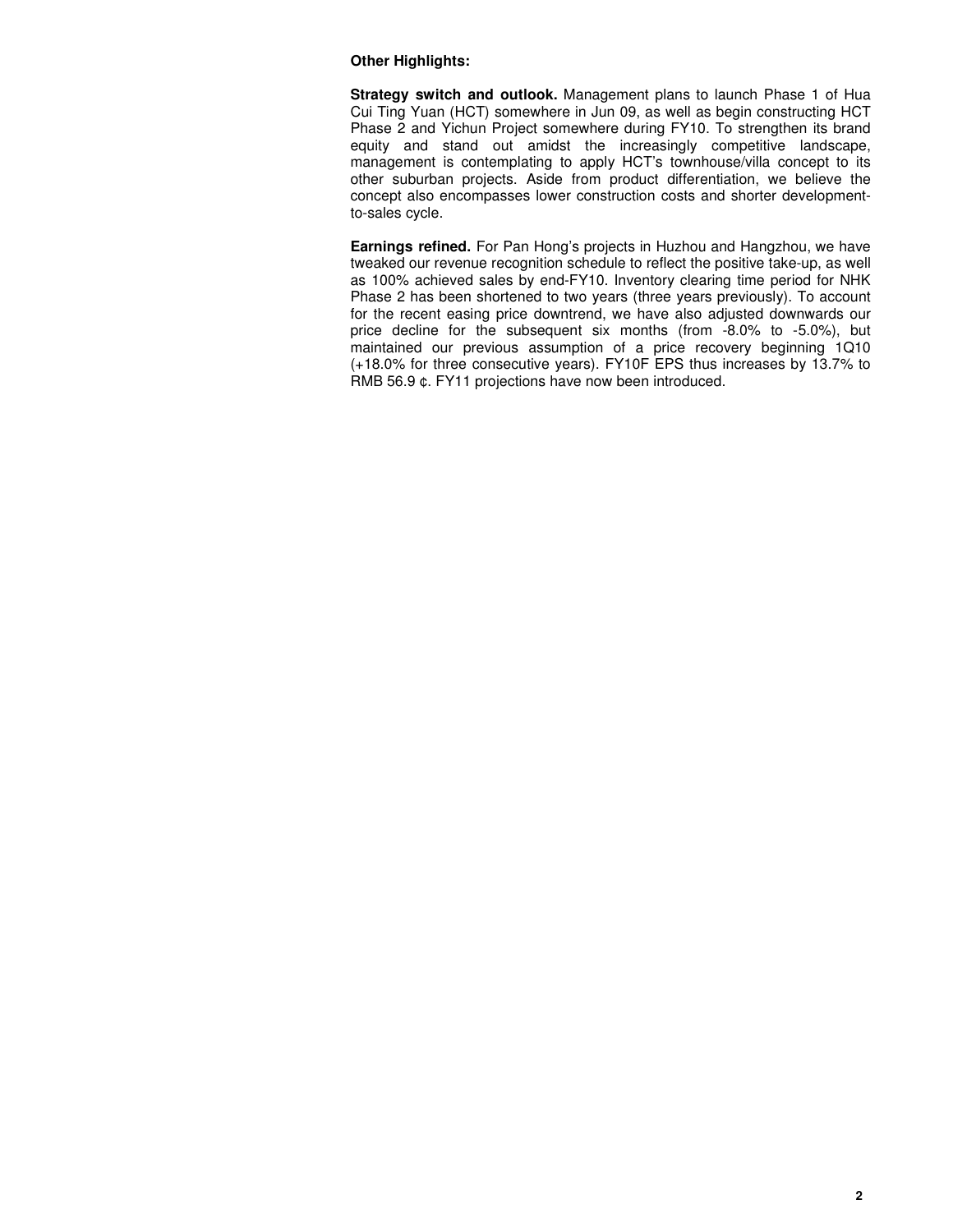### **Figure 1: Snapshot of Three Recent Pre-Sale Launches**

| <b>Residential Project</b>          | Nanchang Honggu | <b>Huzhou Livang</b> | Hangzhou    |
|-------------------------------------|-----------------|----------------------|-------------|
| <b>Project</b>                      | Kaixuan Phase 2 | Jingyuan Phase 2     | Liyang Yuan |
|                                     |                 |                      |             |
| Pre-Sales Launch Date               | <b>Jul 08</b>   | Dec 08               | Jan 09      |
| <b>Completion Date</b>              | 1Q 2010         | 3Q or 4Q 2009        | 4Q 2009     |
| <b>Total Units Released</b>         | 649             | 150                  | 226         |
| <b>Total Units in Project</b>       | 1.003           | 150                  | 226         |
| Units Pre-Sold                      | 310             | 131                  | 215         |
| GFA Pre-Sold (sqm)                  | 38,984          | 13,789               | 23,509      |
| Take-Up Rate (%)                    | 48%             | 87%                  | 95%         |
| Average Selling Price (RMB per sgm) | 5,000           | 5,100                | 10,100      |
| Accumulated Pre-Sales Value (RMB m) | 195             | 70                   | 238         |

Source: Company

## **Figure 2: Peer Comparison Table – Trading Performances**

|                                | <b>Current</b> | $52-$<br>Wk  | 52-<br>Wk     | <b>Market</b> |            | Prem /   |      |           |           | Net Change in Share Price |        |
|--------------------------------|----------------|--------------|---------------|---------------|------------|----------|------|-----------|-----------|---------------------------|--------|
|                                | Price          |              |               |               | <b>NAV</b> | (Disc)   | P/B  | 1-<br>mth | 3-<br>mth | 6-<br>mth                 | 12-    |
|                                | (S\$)          | Low<br>(S\$) | High<br>(S\$) | Cap<br>(S\$m) | (S\$)      | $(\%)$   | (X)  |           |           | $(\%)$                    | mth    |
| <b>Chinese Developers</b>      |                |              |               |               |            |          |      |           |           |                           |        |
| China Yuanbang Property Hldgs* | 0.18           | 0.07         | 0.27          | 113.4         | 0.17       | 7.6%     | 1.08 | 125.0     | 28.6      | 80.0                      | (28.0) |
| Sunshine HIdas                 | 0.04           | 0.01         | 0.16          | 39.1          | 0.12       | $-67.7%$ | 0.32 | 100.0     | 33.3      | 60.0                      | (75.8) |
| Yanlord Land Grp               | 2.32           | 0.50         | 2.32          | 4,215.0       | 1.09       | 112.0%   | 2.12 | 61.1      | 226.8     | 286.7                     | 7.4    |
| Pan Hong Property Grp**        | 0.345          | 0.08         | 0.54          | 169.1         | 0.30       | 16.0%    | 1.16 | 115.6     | 72.5      | 68.3                      | (25.8) |
| CentraLand                     | 0.33           | 0.25         | 0.52          | 608.9         | 0.15       | 116.2%   | 2.16 | (1.5)     | (31.3)    | (31.3)                    | (31.3) |
| China New Town Dvlpmt Co.      | 0.08           | 0.03         | 0.22          | 214.9         | 0.21       | $-62.8%$ | 0.37 | 60.0      | 128.6     | 166.7                     | (61.0) |
| Ying Li Int'l Real Estate      | 0.31           | 0.06         | 0.55          | 552.5         | 0.15       | 101.7%   | 2.02 | 5.1       | 0.0       | 0.0                       | (48.3) |
| Total   Average                |                |              |               | 5,912.8       | 2.20       | 31.9%    | 1.32 | 66.5      | 65.5      | 90.1                      | (37.5) |

\* FY ending Jun

\*\* FY ending Mar

Remaining companies have FY ending Dec Share prices all quoted in S\$

Source: Bloomberg and Company

#### **Figure 3: Peer Comparison Table – Balance Sheet Profile**

|                                | <b>ST</b>   | LТ          | Total       | Total   | Total         | Cash    | Debt / | <b>Net</b> | Debt /        | Cash /         |
|--------------------------------|-------------|-------------|-------------|---------|---------------|---------|--------|------------|---------------|----------------|
|                                | <b>Debt</b> | <b>Debt</b> | <b>Debt</b> | Equity  | <b>Assets</b> |         | Equity | Gearing    | <b>Assets</b> | <b>ST Debt</b> |
|                                | (\$\$m)     | (\$\$m)     | (\$\$m)     | (\$\$m) | (\$\$m)       | (\$\$m) | (X)    | (X)        | (X)           | (X)            |
| <b>Chinese Developers</b>      |             |             |             |         |               |         |        |            |               |                |
| China Yuanbang Property HIdgs* | 13          | 75          | 88          | 147     | 390           | 52      | 0.60   | 0.25       | 0.23          | 3.88           |
| Sunshine HIdas                 | 220         | 8           | 228         | 139     | 497           | 23      | 1.65   | 1.48       | 0.46          | 0.10           |
| Yanlord Land Grp               | 270         | 1,438       | 1,708       | 2.701   | 5.498         | 682     | 0.63   | 0.38       | 0.31          | 2.52           |
| Pan Hong Property Grp**        | 52          | 22          | 74          | 159     | 320           | 48      | 0.47   | 0.17       | 0.23          | 0.92           |
| CentraLand                     | 9           | 15          | 23          | 282     | 392           | 108     | 0.08   | (0.30)     | 0.06          | 12.70          |
| China New Town Dvlpmt Co.      | 259         | 112         | 371         | 431     | 1,341         | 15      | 0.86   | 0.82       | 0.28          | 0.06           |
| Ying Li Int'l Real Estate      | 23          | 52          | 75          | 279     | 444           | 19      | 0.27   | 0.20       | 0.17          | 0.82           |
| Total   Average                | 846         | 1,721       | 2.567       | 4.136   | 8,881         | 947     | 0.65   | 0.43       | 0.25          | 3.00           |

\* FY ending Jun

\*\* FY ending Mar

Remaining companies have FY ending Dec Share prices all quoted in S\$

Source: Bloomberg and Company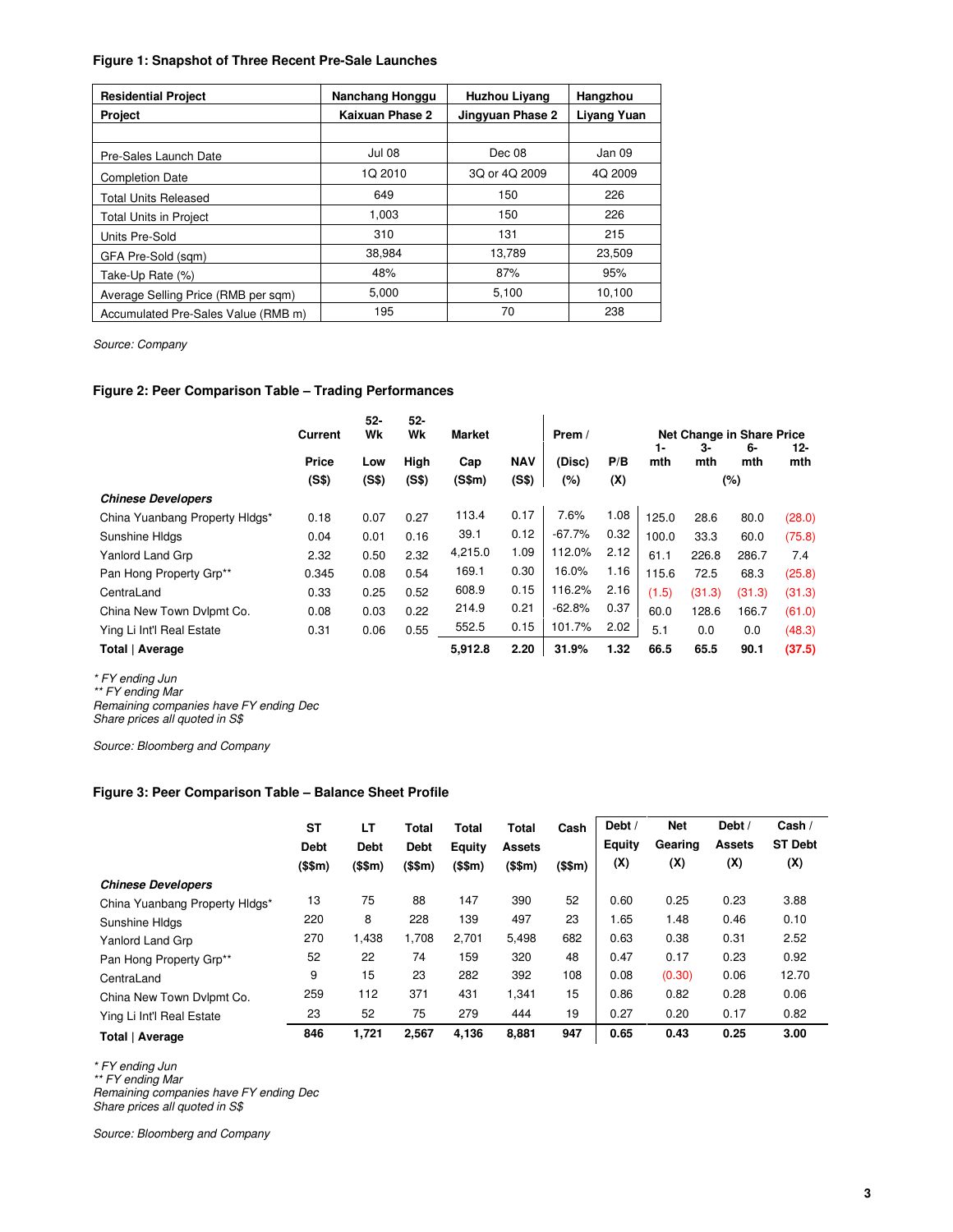#### **Figure 4: Financials**

#### **Statement of Profit & Loss (FY Ending Mar) (RMB m)**

|                                                             |              |              | <b>FY08/</b> |                    |              |
|-------------------------------------------------------------|--------------|--------------|--------------|--------------------|--------------|
|                                                             | <b>FY06*</b> | <b>FY07*</b> | 09F**        | FY <sub>10</sub> F | <b>FY11F</b> |
| Revenue                                                     | 151.3        | 564.9        | 39.9         | 803.2              | 674.6        |
| <b>COGS</b>                                                 | (93.9)       | (334.3)      | (23.2)       | (441.8)            | (371.0)      |
| <b>Gross Profit</b>                                         | 57.4         | 230.6        | 16.7         | 361.4              | 303.6        |
| Other Operating Expenses / Income                           | (13.5)       | 16.5         | (19.9)       | 10.4               | 8.8          |
| <b>Operating Income from Continuing Operations</b>          | 43.9         | 247.1        | (3.2)        | 371.8              | 312.4        |
| Non-Operating Expenses / Income                             | (0.2)        | (0.1)        | 2.1          | 0.0                | 0.0          |
| <b>Adjusted EBITDA</b>                                      | 43.7         | 247.0        | (1.1)        | 371.8              | 312.4        |
| Depreciation & Amortization                                 | (0.4)        | (0.3)        | (1.3)        | (0.5)              | (0.5)        |
| Operating Profit (EBIT) ex. Share of Profit of Asc / JCEs   | 43.3         | 246.7        | (2.5)        | 371.3              | 311.9        |
| Share of Profits / (Losses) of Asc / JCEs                   | (0.1)        | (0.3)        | (0.9)        | (0.9)              | (0.9)        |
| Operating Profit (EBIT) incl. Share of Profit of Asc / JCEs | 43.3         | 246.4        | (3.3)        | 370.5              | 311.0        |
| <b>Finance Costs</b>                                        | 0.0          | (1.4)        | (6.9)        | (2.9)              | (2.8)        |
| Interest Income                                             | 2.3          | 6.4          | 10.8         | 5.3                | 2.9          |
| Recurring (Pre-Tax) Income from Continuing Operations       | 45.6         | 251.4        | 0.5          | 372.9              | 311.1        |
| Impairments, Provisions & Other Exceptionals                | 0.0          | 0.0          | (25.8)       | 0.0                | 0.0          |
| Fair Value Gains / (Losses)                                 | 21.5         | 33.6         | (16.2)       | 0.0                | 0.0          |
| <b>PBT</b>                                                  | 67.1         | 285.0        | (41.5)       | 372.9              | 311.1        |
| Income Tax Expenses                                         | (17.5)       | (99.3)       | 4.3          | (93.2)             | (77.8)       |
| <b>Net Profit After Tax (NPAT)</b>                          | 49.6         | 185.7        | (37.2)       | 279.7              | 233.3        |
| Minority Interests                                          | 0.1          | 0.8          | (0.2)        | 1.0                | 2.0          |
| <b>PATMI</b>                                                | 49.4         | 184.9        | (37.0)       | 278.7              | 231.3        |

**Profitability Ratios FY06\* FY07\* FY08/**  09F\*\* FY10F FY11F<br>-92.9% 1915.2% -16.0% VoY Change In Revenue 16.0% 273.4% -92.9% 1915.2% -16.0% 273.4% -92.9% 1915.2% -16.0% -16.0% -16.0% -17.0% -17<br>10.6% 273.9% -120.0% -853.5% -17.0% VoY Change In Net Profit 17.0% -1853.5% -17.0% -16.6% 273.9% -120.0% -853.5% -17.0%<br>37.9% -10.8% -11.9% -11.9% -16.0% -15.0% -15.0% Gross Margin 37.9% 40.8% 41.9% 45.0% 45.0% Operating Income Margin 29.0% 43.7% -8.0% 46.3% 46.3% EBITDA Margin 28.9% 43.7% -2.8% 46.3% 46.3% Core EBIT 28.7% 43.7% -6.2% 46.2% 46.2% EBIT 28.6% 43.6% -8.3% 46.1% 46.1% Recurring Income Margin 1.3% 46.1% 46.1% 46.1% 46.1% 46.1% 46.1% 46.1% 46.1% 46.1% 46.1% 46.1% 46.1% 46.1% 46.1%<br>PBT Margin 1.3% 46.4% 46.1% 46.1% 46.1% 44.3% 50.5% -104.1% 46.4% 46.1% 46.1% 46.1% 46.1% 46.1% 46.1% 46.1% 4 PBT Margin 44.3% 50.5% -104.1% 46.4% 46.1% NPAT Margin 32.8% 32.9% -93.4% 34.8% 34.6% PATMI Margin 32.7% 32.7% -92.8% 34.7% 34.3% ROE 9.0% 23.4% -5.0% 27.9% 19.5% ROA 6.7% 14.7% -2.5% 18.7% 13.9%

## **Balance Sheet (FY Ending Mar) (RMB m)**

|                                                |              |              | <b>FY08/</b> |         |              |
|------------------------------------------------|--------------|--------------|--------------|---------|--------------|
|                                                | <b>FY06*</b> | <b>FY07*</b> | 09F**        | FY10F   | <b>FY11F</b> |
| P, P & E                                       | 4.7          | 8.3          | 8.2          | 8.7     | 9.2          |
| <b>Investment Properties</b>                   | 35.3         | 81.0         | 67.2         | 67.2    | 67.2         |
| Goodwill                                       | 6.0          | 6.0          | 0.0          | 0.0     | 0.0          |
| Assoc. / JCEs / Subsidiaries                   | 0.0          | 49.7         | 91.1         | 91.1    | 91.1         |
| Other Non-Current Assets                       | 30.0         | 69.2         | 17.4         | 17.4    | 17.4         |
| <b>Total Non-Current Assets</b>                | 76.1         | 214.3        | 183.9        | 184.4   | 184.8        |
| Properties Held Under Development & For Sale   | 334.2        | 530.9        | 845.2        | 831.6   | 997.9        |
| <b>Accounts Receivables</b>                    | 51.2         | 57.0         | 13.4         | 80.3    | 67.5         |
| Deposits Paid, Prepayments & Other Receivables | 52.3         | 200.5        | 209.4        | 199.0   | 189.0        |
| Cash & Cash Equivalents                        | 221.4        | 243.9        | 120.4        | 65.2    | 96.2         |
| <b>Other Current Assets</b>                    | 0.0          | 13.3         | 128.5        | 128.5   | 128.5        |
| <b>Total Current Assets</b>                    | 659.0        | 1,045.6      | 1,316.9      | 1,304.5 | 1,479.1      |
| Trade & Other Payables                         | 32.9         | 163.4        | 307.8        | 52.1    | 51.6         |
| <b>Current Debt</b>                            | 0.0          | 105.6        | 244.6        | 256.8   | 269.7        |
| <b>Other Current Liabilities</b>               | 20.8         | 109.1        | 92.0         | 92.0    | 92.0         |
| <b>Total Current Liabilities</b>               | 53.6         | 378.2        | 644.4        | 401.0   | 413.3        |
| Long Term Debt                                 | 110.0        | 66.1         | 105.1        | 84.1    | 58.9         |
| Other Non-Current Liabilities                  | 23.5         | 26.3         | 6.1          | 6.1     | 6.1          |
| <b>Total Non-Current Liabilities</b>           | 133.5        | 92.4         | 111.2        | 90.2    | 64.9         |
| <b>Share Capital &amp; Reserves</b>            |              |              |              |         |              |
| <b>Share Capital</b>                           | 408.9        | 451.2        | 451.2        | 451.2   | 451.2        |
| Reserves                                       | 106.4        | 277.3        | 233.3        | 484.1   | 669.2        |
| <b>Shareholders' Equity</b>                    | 515.3        | 728.5        | 684.6        | 935.4   | 1,120.4      |
| Minority Interests                             | 32.7         | 60.8         | 60.5         | 62.4    | 65.3         |
| <b>Total Equity</b>                            | 548.0        | 789.3        | 745.1        | 997.8   | 1,185.7      |
|                                                |              |              |              |         |              |
| <b>Leverage Ratios</b>                         |              |              |              |         |              |
|                                                |              |              | TVAO         |         |              |

|              |              | <b>FYUO</b> |              |              |
|--------------|--------------|-------------|--------------|--------------|
| <b>FY06*</b> | <b>FY07*</b> | 09F**       | <b>FY10F</b> | <b>FY11F</b> |
| 0.2          | 0.2          | 0.5         | 0.3          | 0.3          |
| (0.2)        | (0.1)        | 0.3         | 0.3          | 0.2          |
| 12.3         | 2.8          | 2.0         | 3.3          | 3.6          |
| .            | I.6          | l.5         | 2.0          | 2.4          |
|              |              |             |              |              |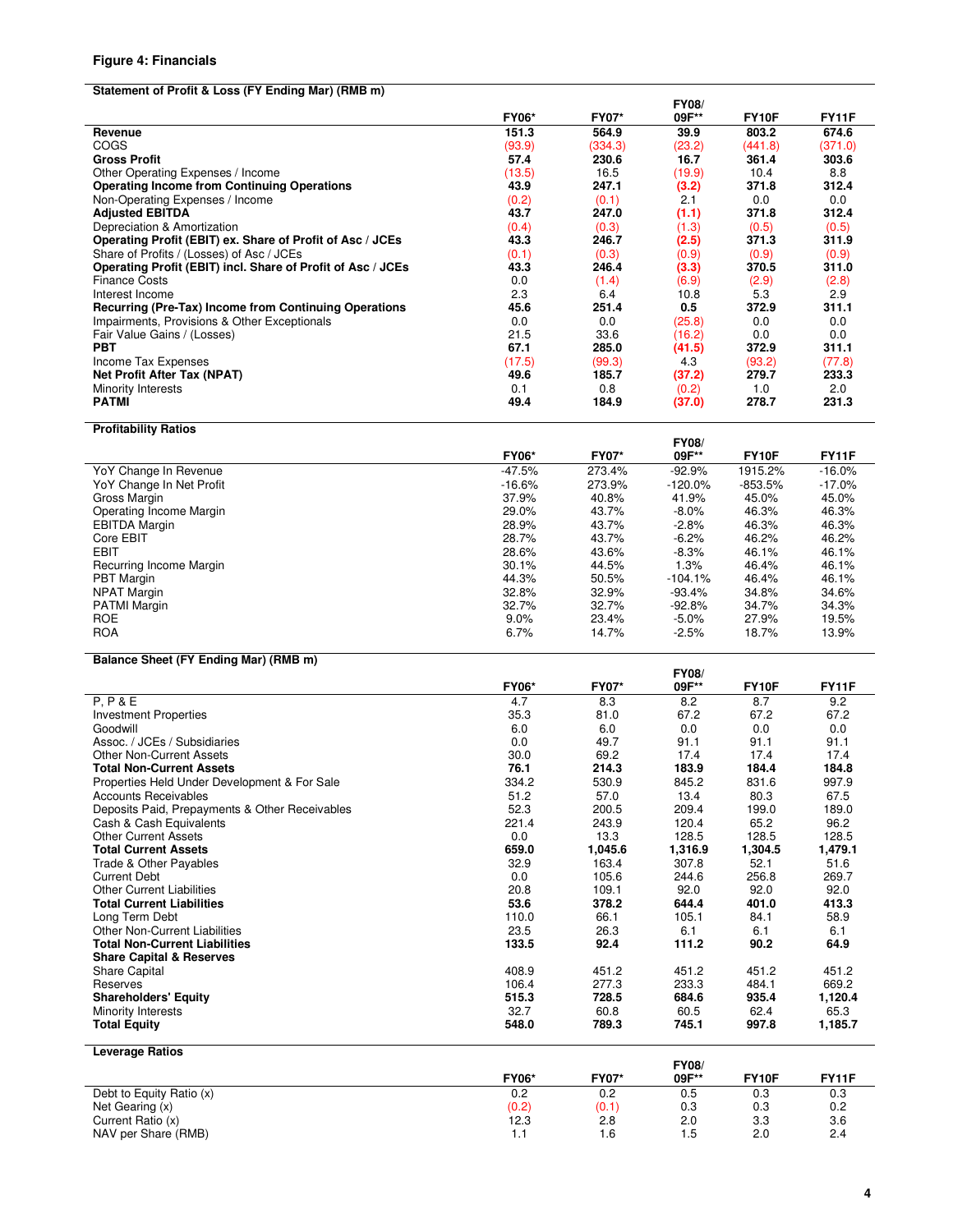| Statement of Cash Flow (FY Ending Mar) (RMB m)                         |              |                |              |                          |              |
|------------------------------------------------------------------------|--------------|----------------|--------------|--------------------------|--------------|
|                                                                        |              |                | <b>FY08/</b> |                          |              |
|                                                                        | <b>FY06*</b> | <b>FY07*</b>   | 09F**        | FY10F                    | <b>FY11F</b> |
| <b>Profit Before Tax</b>                                               | 67.1         | 285.0          | (41.5)       | 372.9                    | 311.1        |
| Depreciation & Amortization                                            | 0.4          | 0.3            | 1.3          | 0.5                      | 0.5          |
| Income / (Loss) from Assoc. & JCEs                                     | 0.1          | 0.3            | 0.9          | 0.9                      | 0.9          |
| Net Interest                                                           | (2.3)        | (5.0)          | (3.8)        | (2.4)                    | (0.1)        |
| Other Non-Cash Items                                                   | (21.5)       | (25.1)         | 42.1         | 0.0                      | 0.0          |
| Change in WC                                                           | (73.1)       | (158.9)        | (154.0)      | (298.6)                  | (144.0)      |
| Taxes Paid                                                             | (13.3)       | (9.5)          | (10.0)       | (87.9)                   | (74.9)       |
| <b>Net Operating Cash Flow</b>                                         | (42.7)       | 87.1           | (165.0)      | (14.7)                   | 93.5         |
| Capex (net)                                                            | (0.5)        | (4.0)          | (2.2)        | (1.0)                    | (1.0)        |
| Increase in Assoc. & JCEs                                              | (2.1)        | (52.2)         | 0.0          | 0.0                      | 0.0          |
| Other Investing CF                                                     | (26.8)       | (20.7)         | (49.1)       | 0.0                      | 0.0          |
| <b>Net Investing Cash Flow</b>                                         | (29.3)       | (76.9)         | (51.3)       | (1.0)                    | (1.0)        |
| Share Issuance                                                         | 189.8        | 42.4           | 0.0          | 0.0                      | 0.0          |
| Debt Finance                                                           | 92.7         | 61.7           | 178.0        | (8.8)                    | (12.4)       |
| Dividends Paid                                                         | 0.0          | (6.4)          | (9.2)        | (27.9)                   | (46.3)       |
| Other Financing Cash Flow                                              | (6.2)        | (77.3)         | 16.2         | (2.9)                    | (2.8)        |
| <b>Net Financing Cash Flow</b>                                         | 276.3        | 20.4           | 185.1        | (39.6)                   | (61.4)       |
| <b>Net Cash Flow</b>                                                   | 204.2        | 30.6           | (31.3)       | (55.2)                   | 31.1         |
| Cash Flow (Beginning)                                                  | 15.2         | 221.4          | 243.9        | 216.0                    | 160.8        |
| <b>Exchange Rate Changes</b>                                           | 1.9          | (8.0)          | 3.4          | 0.0                      | 0.0          |
| Cash Flow (End)                                                        | 221.4        | 243.9          | 216.0        | 160.8                    | 191.8        |
| Interim Statements of Profit & Loss (RMB m)                            |              | YoY            |              | QoQ                      |              |
|                                                                        | 1Q08         | Chg            | 5Q08         | Chg                      | 4Q08         |
| Residential                                                            | 11.6         | $-76.2%$       | 2.8          | $-34.3%$                 | 4.2          |
| <b>Commercial &amp; Others</b>                                         | 0.2          | $-75.0%$       | 0.0          | $-65.8%$                 | 0.1          |
| Revenue                                                                | 11.7         | $-76.2%$       | 2.8          | $-35.1%$                 | 4.3          |
| COGS                                                                   | (6.5)        | $-62.0%$       | (2.5)        | 0.2%                     | (2.5)        |
| <b>Gross Profit</b>                                                    | 5.2          | -94.1%         | 0.3          | $-83.3%$                 | 1.8          |
| Other Operating Income / (Expenses)                                    |              |                |              |                          |              |
| Other Income & Gains                                                   | 2.6          | 236.1%         | 8.6          | 61.7%                    | 5.3          |
| Selling Expenses                                                       | (1.1)        | 100.4%         | (2.3)        | 138.8%                   | (0.9)        |
| <b>Administrative Expenses</b>                                         | (5.1)        | $-41.8%$       | (3.0)        | $-14.5%$                 | (3.5)        |
| <b>Other Operating Expenses</b>                                        | 0.0          |                | (42.0)       |                          | (0.0)        |
| Add Back: Depreciation & Amortization                                  | 0.1          | 929.5%         | 1.1          | 1732.2%                  | 0.1          |
| Add Back: Other Non-Operating Items                                    | (2.3)        |                | 38.6         |                          | (4.1)        |
| <b>Operating Income from Continuing Operations</b>                     | (0.7)        | -286.4%        | 1.3          | -197.9%                  | (1.4)        |
| Non-Operating Expenses / Income                                        |              |                |              |                          |              |
| Profits / (Losses) from Sale or Acquisition of Subsidiary or Associate | 0.0          |                | (0.0)        |                          | (0.0)        |
| Foreign Exchange Gains / (Losses)                                      | (0.0)        |                | 0.0          |                          | (0.1)        |
| Marked-to-Market Gains / (Losses) from Financial Instruments           | 1.2          | 167.7%         | 3.3          |                          | (3.2)        |
| <b>Adjusted EBITDA</b>                                                 | 0.5          | 807.9%         | 4.6          | ä,                       | (4.7)        |
| Depreciation & Amortization                                            | (0.1)        | 929.5%         | (1.1)        | 1732.2%                  | (0.1)        |
| Operating Profit (EBIT) excl. Share of Profit of Asc/JVs               | 0.4          | 776.1%         | 3.5          |                          | (4.7)        |
| Share of Profit / (Loss) of Associates or JVs                          | (0.3)        |                | 1.3          | $\overline{\phantom{a}}$ | (1.7)        |
| Operating Profit (EBIT) incl. Share of Profit of Asc/JVs               | 0.1          | 3600.0%        | 4.8          | $\blacksquare$           | (6.4)        |
| <b>Finance Costs</b>                                                   | (0.6)        | 318.6%         | (2.5)        | 82.2%                    | (1.4)        |
| Interest Income                                                        | 1.1          | 195.4%         | 3.3          | $-21.4%$                 | 4.2          |
| Recurring (Pre-Tax) Income from Continuing Operations                  | 0.7          | 763.8%         | 5.6          |                          | (3.5)        |
| Impairments & Provisions                                               | 0.0          |                | (25.8)       |                          | 0.0          |
| Negative / (Positive) Goodwill                                         | 0.0          |                | 0.0          |                          | 0.0          |
| Fair Value Gains / (Losses) of Investment Properties                   | 0.0          |                | (16.2)       |                          | 0.0          |
| <b>Other Exceptionals</b>                                              | 0.0          |                | 0.0          |                          | 0.0          |
| <b>PBT</b>                                                             | 0.7          | $\blacksquare$ | (36.4)       | 924.9%                   | (3.5)        |
| Taxation                                                               | (1.6)        |                | 8.9          |                          | (0.1)        |
| Net Profit After Tax (NPAT) ex. EO                                     | (1.0)        | 2705.8%        | (27.5)       | 654.2%                   | (3.6)        |
| EO                                                                     | 0.0          |                | 0.0          |                          | 0.0          |
| Net Profit After Tax (NPAT) incl. EO                                   | (1.0)        | 2705.8%        | (27.5)       | 654.2%                   | (3.6)        |
| Minority Interests                                                     | (0.1)        | 44.6%          | (0.1)        | 57.9%                    | (0.1)        |
| <b>PATMI</b>                                                           | (0.9)        | 2952.3%        | (27.3)       | 666.9%                   | (3.6)        |
|                                                                        |              |                |              |                          |              |

\*FY ending Dec. \*For 15-month period from Jan 08 to Mar 09. FY was changed from Dec to Mar wef 2008.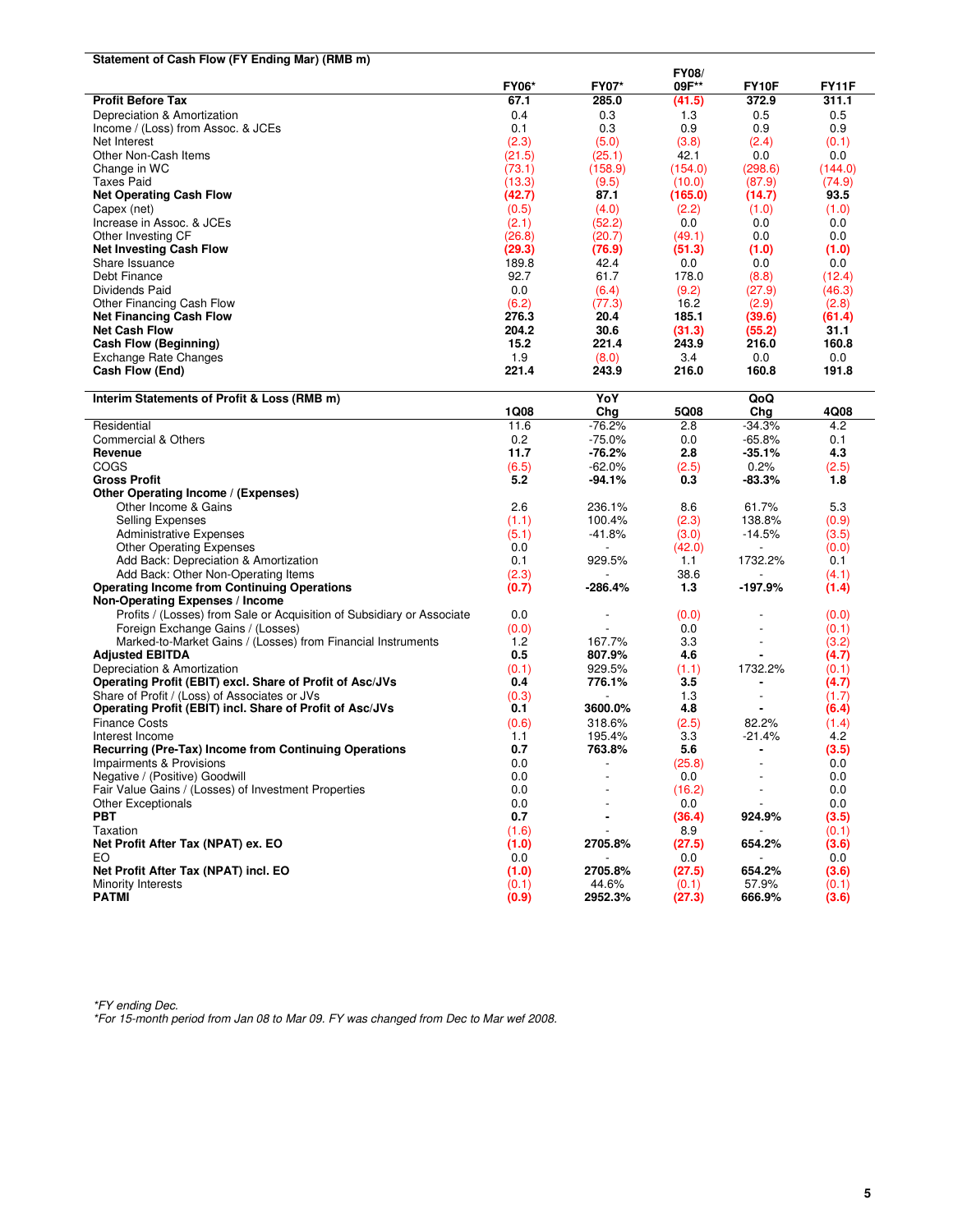# **Figure 5: RNAV Derivation Table**

|                                |                                | Capital             | Share  | Gross              |
|--------------------------------|--------------------------------|---------------------|--------|--------------------|
|                                |                                | Value               | Value  | <b>Asset Value</b> |
| <b>RESIDENTIAL</b>             |                                | (RMB <sub>m</sub> ) | (RMB)  | (%)                |
|                                | Projects under Development     |                     |        |                    |
|                                | Jiangxi Province               | 261                 | 0.53   | 12.0%              |
|                                | Zhejiang Province              | 399                 | 0.82   | 18.5%              |
| Landbank                       |                                |                     |        |                    |
|                                | Jiangxi Province               | 676                 | 1.38   | 31.2%              |
|                                | Zhejiang Province              | 122                 | 0.25   | 5.7%               |
|                                | Guangdong Province             | 33                  | 0.07   | 1.5%               |
| Sub-Total                      |                                | 1,492               | 3.04   | 68.9%              |
|                                |                                |                     |        |                    |
| <b>COMMERCIAL</b>              |                                |                     |        |                    |
| <b>Investment Properties</b>   |                                | 87                  | 0.18   | 4.0%               |
|                                | Projects under Development     | 95                  | 0.19   | 4.4%               |
| Sub-Total                      |                                | 183                 | 0.37   | 8.4%               |
|                                |                                |                     |        |                    |
| <b>OTHER ASSETS</b>            |                                |                     |        |                    |
| Trade & Other Receivables      |                                | 223                 | 0.45   | 10.3%              |
| Cash                           |                                | 225                 | 0.46   | 10.4%              |
| <b>Other ST Assets</b>         |                                | 23                  | 0.05   | 1.1%               |
| Other LT Assets                |                                | 19                  | 0.04   | 0.9%               |
| Sub-Total                      |                                | 490                 | 1.00   | 22.6%              |
|                                |                                |                     |        |                    |
| <b>GROSS ASSET VALUE</b>       |                                | 2,165               | 4.42   | 100.0%             |
| <b>Less: Total Liabilities</b> |                                | (756)               | (1.54) |                    |
| <b>Minorities</b>              |                                | (61)                | (0.12) |                    |
|                                |                                |                     |        |                    |
| <b>RNAV (RMB)</b>              |                                | 1,348               | 2.75   |                    |
|                                |                                |                     |        |                    |
|                                | $RNAV @ RMS-SGD = 0.2238 (S$)$ | 302                 | 0.62   |                    |
|                                |                                |                     |        |                    |
|                                | RNAV @ 30% Discount (S\$)      | 211                 | 0.43   |                    |

Source: Company and DMG Estimates